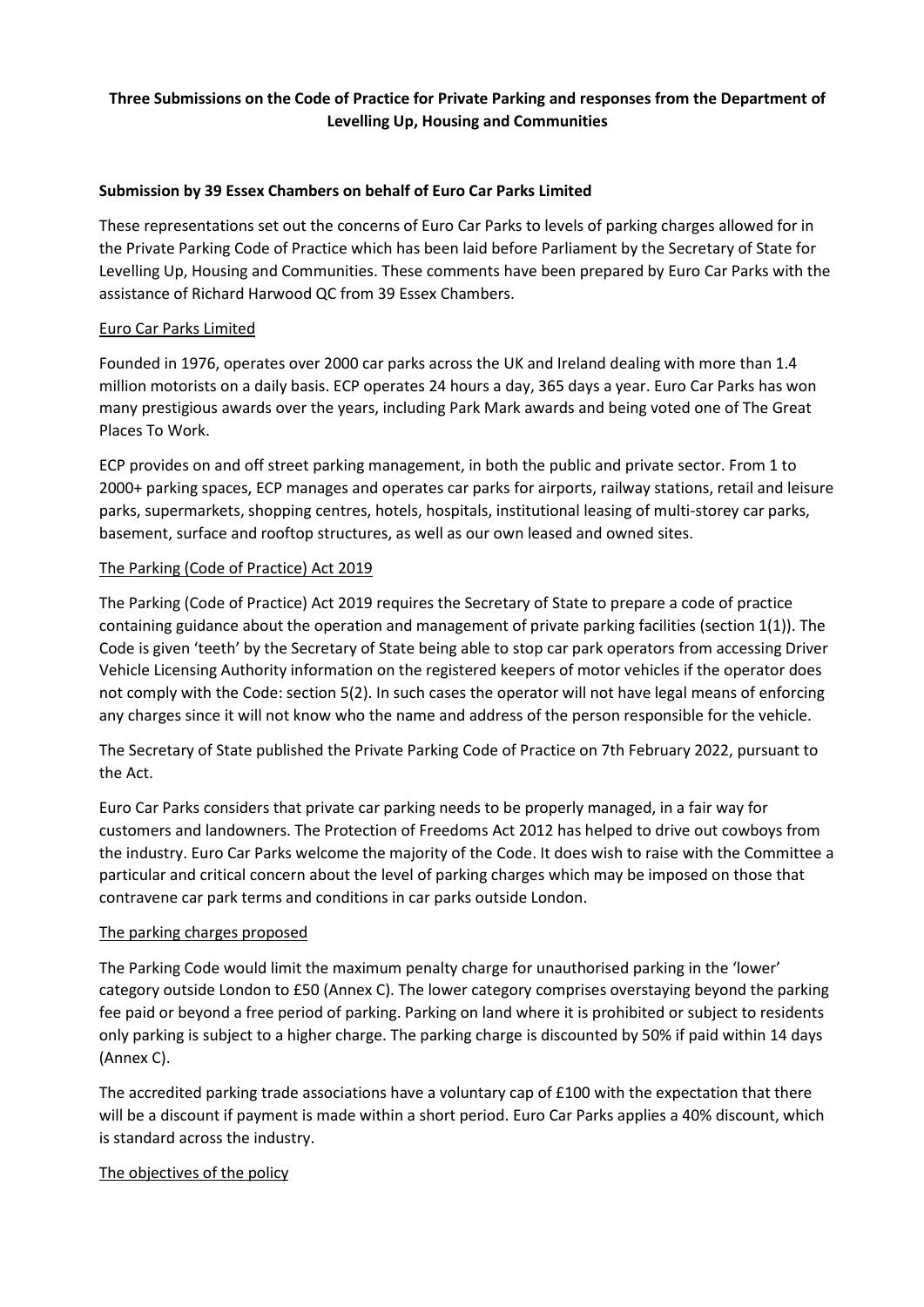Ministers consulted on the proposed parking charges. They set three policy objectives:

- i. To ensure that charges are proportionate to the level of harm caused and are consistent with other parking penalties.
- ii. To ensure that the levels of private parking charges are sufficient to prevent non-compliance with parking restrictions on private land.
- iii. To ensure effective delivery of the new parking charges in practice.

The £50/£25 level of charges do not meet those policy objectives, in particular it will not ensure effective delivery of the new parking charges.

# Effective delivery of parking control and viability

The reduced maximum charge (of £50) and the increase of the discount from around 40% to 50% severely reduce the income available to fund parking enforcement.

The discount is applied to over 80% of the penalty charge notices which are paid so the effective rate would be £25. This compares with a discount to £60 for a £100 charge or to £40 for a £70 charge which are typical at present. The British Parking Association's impact assessment of the proposed changes found loss of over 40% of income, equating to the loss of some £150m of revenue for parking operators. This would flow through directly to the bottom line, potentially seeing c3,000 jobs lost across the industry. The BPA estimated that because no operators in the review were making sufficient margins to cover a 40% reduction in income, there would also be a considerable impact on the retail and hospitality sectors as many sites across the country will become commercially unviable. Furthermore, the BPA estimated that the proposed changes could result in 46% of parking operators becoming insolvent within a year of the change – 33 of the 71 BPA members surveyed.

The Government's response to the industry position failed to grapple with the impacts or their consequences.

Euro Car Parks are also very concerned that Ministers have not met in person with the industry, any parking operators or parking operator members of the steering group, to discuss the Code and the level of parking charges. There has not been a single meeting, and despite many requests there have only been meetings with junior civil servants. That does not properly reflect the importance of private parking or the impact which the proposals will have, and such crucial decisions for the parking industry. This does not appear to happen in any other industry.

The Government response to the consultation on charges said it was 'important to note that many parking operators set the real parking charge below £100' (para 15). However the government simply relied on a survey showing that 26% of operators used a lower level for 76% or more of their car parks, half of operators had a reduced charge in up to a quarter of their car parks, whilst 22% used £100 throughout. That suggests that many, possibly most, charges are £100. Most importantly though, the Government do not suggest that reduced charges are round £50. They have carried out no quantitative or qualitative assessment of the scale of reductions and the effect on the industry.

The Government's explanatory note on the new code refers to the BPA report (section 8.2). It asserts that some of the assumptions overstate impacts, without assessing impacts themselves, but says that the unspecified economic impact on the industry should be balanced against reduced harms to motorists and the significant level of correspondence with the Department which it generates.

The Department acknowledged that parking management may be less efficient, affecting car park operation. It then said: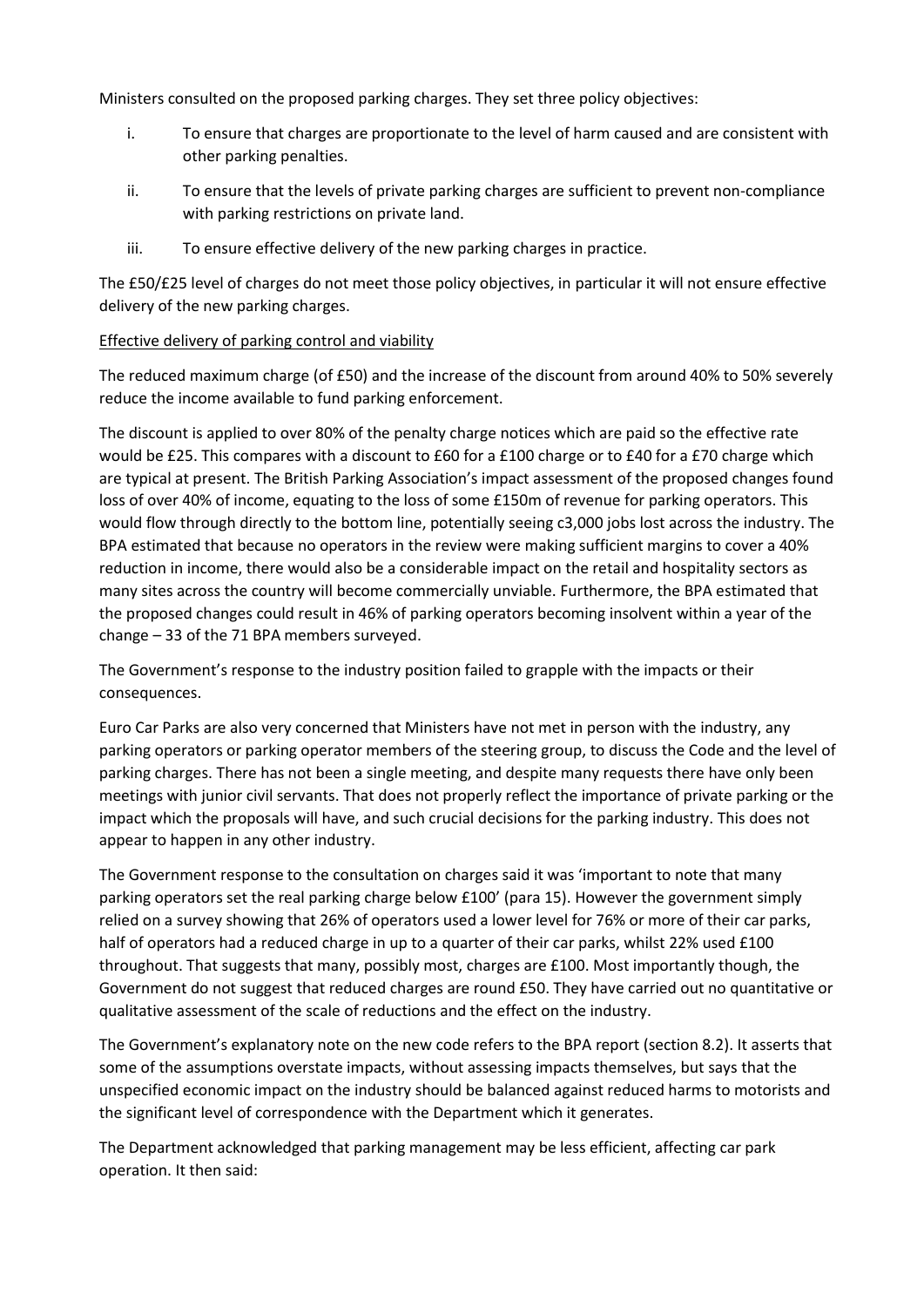"If the reduction in the level of parking charges makes it commercially unviable to recover parking charges, this could have an indirect negative impact on the efficiency of parking management for business premises. The assessment commissioned by the BPA suggested a large impact on retail/hospitality sectors."

The explanatory note does not respond to or disagree with that last point. The government note accepts that retailer and the hospitality sector (who have suffered appallingly through Covid) should find their customers prevented from giving them trade because car parks are taken up by overstaying commuters and workers.

By reducing parking charges and increasing the early-pay discount the Parking Code would reduce the industry's revenue by about 40%. The government has not seriously challenged those figures and has provided no alternative analysis. No industry or individual business can take such reductions whilst maintaining the service which it is providing. That will not only hit the car parking industry and its employees, but the businesses and services which rely on properly enforced parking control.

# Parking charges set and local authority levels

The £50 and 50% discount figures are the same as a band applied to local authorities by the Civil Enforcement of Parking Contraventions (Guidelines on Levels of Charges) (England) Order 2007. That allowed £40 or £50 charges, with a 50% early payment discount, for lower category breaches. Since those levels came into force in January 2008, the consumer price index has risen by 51.4%. So the Private Parking Code levels are lower, in value, than those previously imposed on local authorities. Local authorities are concerned that the 2007 Order levels are now too low although there seems to be a reluctance by the government to increase them.

Given the discount, the effective charge is £25. Many people will see that charge, or the risk of having to pay that charge, as an acceptable cost for parking.

The comparative evidence indicates that far more parking charge notices are issued in car parks with £70 (£40 discount) charges than in comparable car parks with £100 (£60 discount) charges. Since the aim of parking charges is to discourage breaches, higher charges are more effective for those purposes, and proportionately so.

#### Local authorities and private enforcement

Private and local authority car parking controls are not comparable. Local authorities have significantly greater enforcement powers. They are empowered to immobilise vehicles. They are also able to register unpaid charges with the Court system (at the Traffic Enforcement Centre) so they can be enforced as a judgment debt. That means that the powers to seize and sell goods, orders against third parties holding debts, charging orders and attachment of earnings orders are readily available. Private operators have to bring small claims proceedings and so prove their case before being able to enforce a penalty charge notice. In practice therefore private parking charges are harder to enforce, enforcement is therefore less successful and it is more expensive for the operator to pursue. There is no sound basis for treating not paying or overstaying at private car parks the same way as in local authority car parks.

# Conclusion

The 'lower category' charges outside London apply to non-payment of parking fees or overstaying. Those charges at a maximum of £50 and a discount of 50% would cause a substantial reduction, of around 40%, in car parking operators' revenue. That is not sustainable for the industry and will cause job losses, business failures and a reduction in the car parks that will be managed. This will hinder shops, hospitality and medical services which need their car parks to operate efficiently and serve to reduce parking availability. At a discounted £25, many more motorists will take the risk of a penalty charge.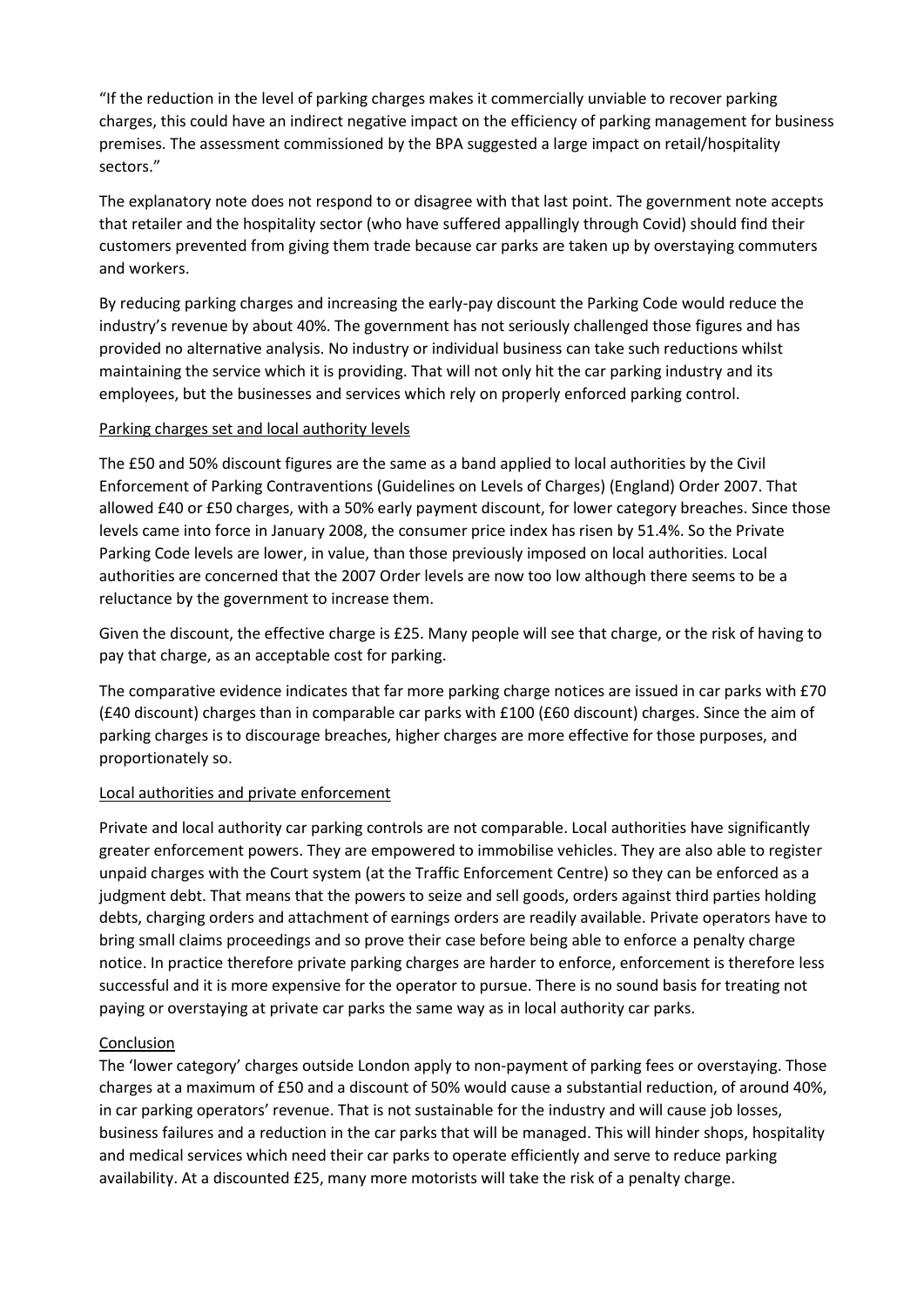These points have been made by the industry but the Government's responses have failed to seriously challenge them or grapple with the adverse consequences. Euro Car Parks asks the Committee to express concern that these parking charge levels have not been set appropriately and need a significant increase. The existing approach of a maximum penalty of £100 and a 40% discount provides a proportionate and fair deterrent, whilst allowing private parking to run efficiently. The Government ought to be asked to immediately review these charges.

#### **21 February 2022**

#### **Response from DLUHC**

We are aware of the concerns raised by the private parking industry about the impact of the Code, particularly the new levels of private parking charges. We consulted extensively on the proposals and carefully considered all evidence provided before making a final decision. We included a summary of our assessment of the impact within the explanatory document that was published alongside the Code.

We recognise that the primary purpose of parking charges is deterrence. We believe the new levels of private parking charges provide a sufficient deterrent to prevent non-compliant parking, while also ensuring the system is consistent and proportionate for motorists and workable for parking operators. It should be noted that the £50 charge is the lowest level of charge and applies to less serious breaches outside London, such as parking after the expiry of the paid-for time or free parking period. For more serious breaches and breaches that take place inside London, operators are able to charge at a higher level.

In our response to the further technical consultation, we committed to reviewing the levels of private parking charges as part of the general review of the Code that will be carried out by the Scrutiny and Oversight Board within two years of its implementation. As part of this, we will consider the consequences if local authority penalties change more widely.

We also consider that some of the assumptions contained within the industry assessment may overstate the impact of the new levels of parking charges, including that all parking operator revenue is generated from parking charges. The economic impact on the industry needs to be considered alongside the reduction in harms to motorists from excessive or unfair parking charges. We believe this will boost the high street by making it easier for people to park near their local shops without being unfairly fined. However, we recognise the new Code will create some costs for operators and have been clear that it will not come into full force until the end of 2023 to give them time to adapt to the new requirements, which will help to mitigate the economic impact of the Code on industry.

The Department will continue to work closely with the industry as we implement the new Code and its provisions to ensure that the system is operating effectively. We intend to undertake an impact assessment of the changes introduced by the Code once the single appeals service has been designed to ensure that we have all the necessary information to complete the assessment.

#### **25 February 2022**

#### **Submission from ParkingEye**

The purpose of this document is to submit evidence relating to the Private Parking Code of Practice (Code of Practice) published by the Department for Levelling Up, Housing and Communities (DLUHC) on 7 February 2022.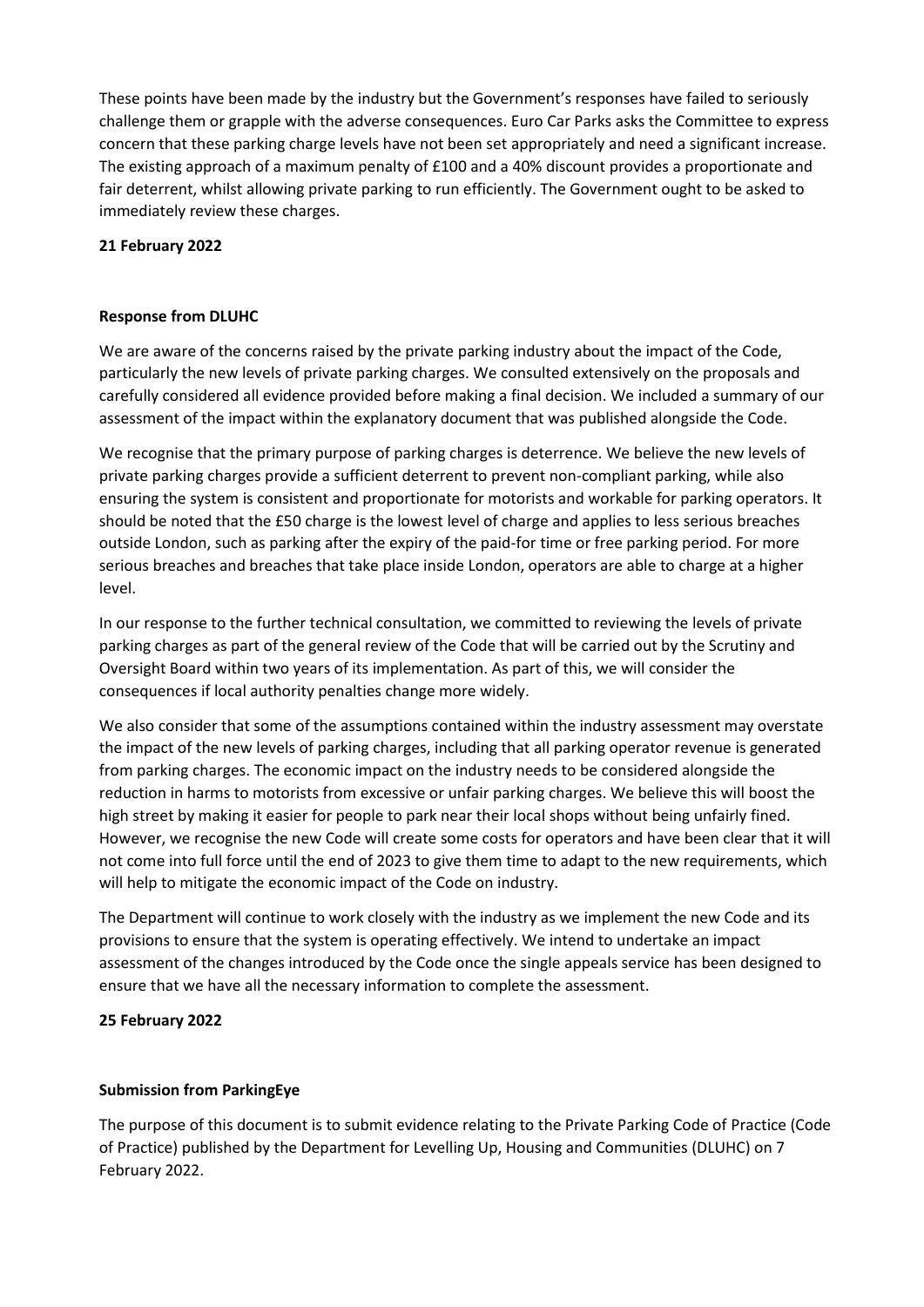The evidence has been compiled by Parkingeye Ltd (Parkingeye), a leading private car park operator in the United Kingdom. Parkingeye manages over 3500 sites nationwide across a range of sectors including healthcare, retail, hospitality and motorway services.

# 1. Summary

- a) The Code of Practice has been created to specify requirements for the operation and management of parking by private companies engaged in managing activities on four categories of controlled land in England, Wales and Scotland. It covers public use car parks, private use car parks, short stay areas, and prohibited parking areas.
- b) The Code of Practice sought to meet the aims of the Parking (Code of Practice) Act 2019. This was introduced as a Private Members Bill by Sir Greg Knight.
- c) c. The DLUHC have announced that private parking operators will be expected to fully adhere to the new Code of Practice by the end of 2023, by which time the DLUHC expect the new single appeals service to be operational.
- d) d. Parkingeye is concerned that the changes brought into force by the publication of the Code of Practice present a number of practical and technical difficulties for implementation by the operators which in turn increase the likelihood of non-compliant motorists attempting to abuse the system.
- e) e. In the main, these practical and technical issues deal with matters that have unexplainably been left open to interpretation by motorists, including:
	- i. the use of the word 'parked' instead of 'remains';
	- ii. abuse of 'genuine first-time errors';
	- iii. iii. costs incurred to serve notice on multiple keeper's for a single breach; and
	- iv. iv. pursuing a parking tariff that exceeds the parking charge.
- f) This outcome appears to directly contravene the Government's stated policy to "*encourage compliance with parking restrictions*" 1 , "*to provide greater consistency for motorists and ensure*  proportionality"<sup>2</sup>, and "to ensure effective delivery of the new parking charges in practice"<sup>3</sup>.
- g) Parkingeye therefore submits that, as per the DLUHC's aims stated above, the current Code of Practice fails to fully achieve its policy objectives.
- h) In addition, Parkingeye submits that, as per the DLUHC's '*Private Parking Code of Practice: explanatory document – how was it developed and what will it change?'<sup>4</sup>* , the consultation process relating to the instrument has been somewhat inadequate.

<sup>&</sup>lt;sup>1</sup> UK Government, 7 February 2022 (updated). Section 3, Paragraph 6. 'Private parking charges, discount rates, debt collection fees and appeals charter: further technical consultation'. Available at: [www.gov.uk/government/consultations/private-parking-charges-discount-rates-debt-collection-fees-and-appeals](http://www.gov.uk/government/consultations/private-parking-charges-discount-rates-debt-collection-fees-and-appeals-charter-further-technical-consultation/private-parking-charges-discount-rates-debt-collection-fees-and-appeals-charter-further-technical-consultation)[charter-further-technical-consultation/private-parking-charges-discount-rates-debt-collection-fees-and-appeals-](http://www.gov.uk/government/consultations/private-parking-charges-discount-rates-debt-collection-fees-and-appeals-charter-further-technical-consultation/private-parking-charges-discount-rates-debt-collection-fees-and-appeals-charter-further-technical-consultation)

<sup>&</sup>lt;mark>charter-further-technical-consultation</mark>.<br><sup>2</sup> Ibid. Section 3, Paragraph 9.

<sup>&</sup>lt;sup>3</sup> Ibid. Section 3, Paragraph 13, iii.

<sup>4</sup> UK Government, 7 February 2022. 'Private Parking Code of Practice: explanatory document – how was it developed and what will it change?'. Available at: [www.gov.uk/government/publications/private-parking-code-of](http://www.gov.uk/government/publications/private-parking-code-of-practice/private-parking-code-of-practice-explanatory-document-how-was-it-developed-and-what-will-it-change)[practice/private-parking-code-of-practice-explanatory-document-how-was-it-developed-and-what-will-it-change.](http://www.gov.uk/government/publications/private-parking-code-of-practice/private-parking-code-of-practice-explanatory-document-how-was-it-developed-and-what-will-it-change)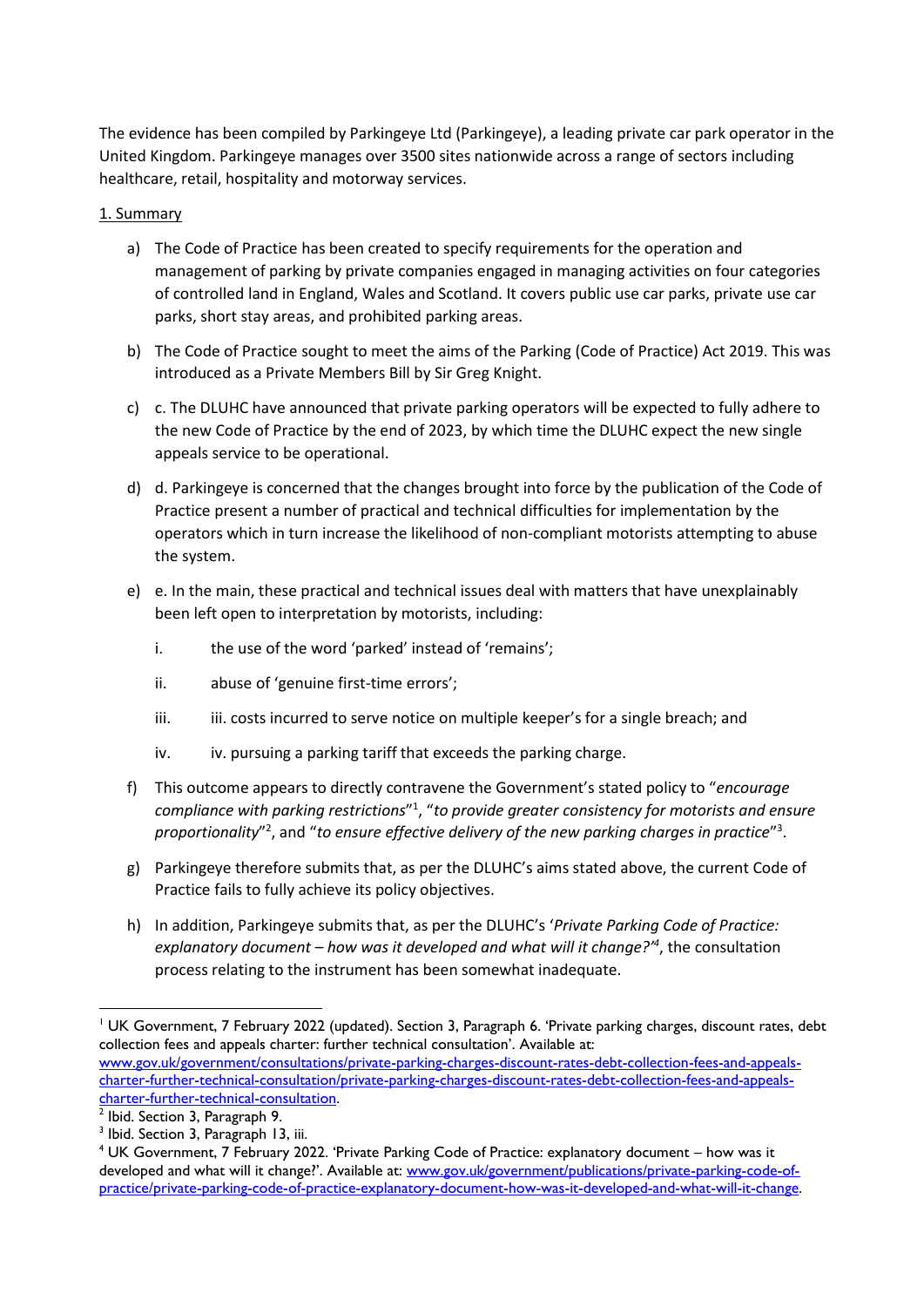# 2. Use of the word 'parked' instead of 'remains'

- a) The Code of Practice defines 'parked/parking' as "*an instance of a vehicle being caused by the driver to remain stationary other than in the course of driving (excluding instances where the driver has stopped to enable passengers leave or enter the vehicle)…A vehicle may be deemed to be parked*  whether or not the driver has left the vehicle or turned off the ignition"<sup>5</sup>.
- b) The Code of Practice also recognises that "*many premises where public parking is invited are only monitored automatically using camera systems that record when a vehicle enters and departs the site…The Code, and its provisions for consideration and grace periods, is drafted on the basis that a vehicle is not parked until it has come to a stop*" 6 .
- c) Parkingeye is concerned by this imprecise definition, as parking operators who use Automatic Number Plate Recognition (ANPR) technology are unable to determine when a vehicle is 'parked' or 'stationary', as per the definition in 2.19 of the Code of Practice. Instead, ANPR technology is only able to detect when a vehicle has entered or departed a premesis.
- d) This presents a possible loophole to be exploited by motorists who can reasonably submit they were never 'parked' or were 'stationary' at a premesis, but merely circled the car park.
- e) As is currently drafted, the Code of Practice provides no recourse for operators and their customers who are faced with this issue of non-compliance. Parkingeye therefore anticipates that due to the inadequate understanding and wording in the Code of Practice this will be a significant issue faced by operators during implementation.

#### 3. Abuse of genuine 'first-time errors'

- a) Section F.3 of the Code of Practice covers 'Appeals' and in particular the mitigating circumstances parking operators must consider that warrant cancellation of a Parking Charge, subject to evidence being provided.
- b) It has been suggested throughout the drafting of the Publically Available Specification 232 (PAS 232) by the BSI Steering Group that cancellations of a Parking Charge should only apply once for a genuine 'first-time error', such as a keying error defined in F.3 (a).
- c) Parkingeye has concerns that, as the Code of Practice is currently drafted, Section F.3. allows motorists to commit multiple 'first-time' errors which will mean the operator has to unreasonably incur the costs of serving notice to keeper.

#### 4. Costs incurred to serve notice on multiple keepers for a single breach

a) The Code of Practice outlines the process for appealing a notice of Parking Charge in 8.3. At 8.3.1 e) the Code of Practice states:

"*in the event that a physical notice of parking charge is served but not responded to and/or, a notice to keeper is sent and the keeper chooses to appeal, and their appeal is rejected, or then appeals to the Appeals Service, and that appeal is also rejected, the keeper may still then identify the driver, if they* 

<sup>&</sup>lt;sup>5</sup> UK Government, 7 February 2022. Clause 2.19. 'Private Parking Code of Practice'. Available at: [www.gov.uk/government/publications/private-parking-code-of-practice/private-parking-code-of-practice.](http://www.gov.uk/government/publications/private-parking-code-of-practice/private-parking-code-of-practice)

<sup>6</sup> UK Government, 7 February 2022. 'Private Parking Code of Practice: explanatory document – how was it developed and what will it change?'. Available at: [www.gov.uk/government/publications/private-parking-code-of](http://www.gov.uk/government/publications/private-parking-code-of-practice/private-parking-code-of-practice-explanatory-document-how-was-it-developed-and-what-will-it-change)[practice/private-parking-code-of-practice-explanatory-document-how-was-it-developed-and-what-will-it-change.](http://www.gov.uk/government/publications/private-parking-code-of-practice/private-parking-code-of-practice-explanatory-document-how-was-it-developed-and-what-will-it-change)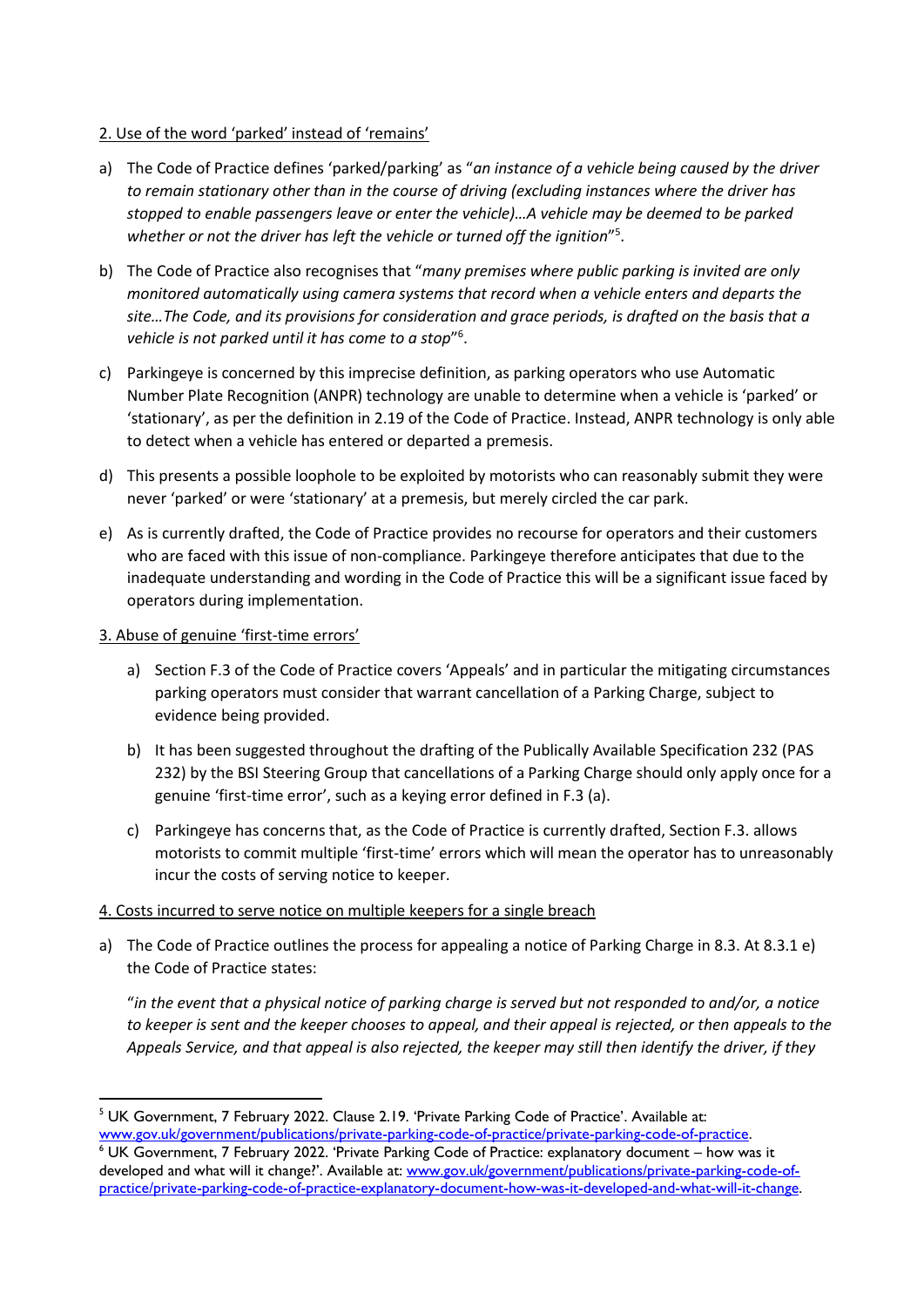*were not the driver themselves, at which point the liability of the keeper falls in favour of that of the driver who may still then exercise their right of appeal*."<sup>7</sup>

- b) As is currently drafted, the keeper can go through the process of appealing a Parking Charge, which the operator would have to fund, and then identify the driver who may still then exercise their right of appeal, which the operator will also have to fund. If this occurred, the operator would incur costs of c. £70-£80 to fund the two appeals, and yet the non-compliant motorists still are not forced to pay the initial Parking Charge, which could be as little as £50 under the Code of Practice.
- c) Parkingeye has serious concerns with this clause, particularly considering that there has been limited consultation conducted by the DLUHC on the single appeals service, including the costs of funding and running that service. It has been strongly indicated by the DLUHC that the costs of finding the single appeals service will be born by the operators.
- d) It is in direct contravention to one of the stated original aims of the policy, concerning proportionality, that a situation is created by the Code of Practice where the costs borne by the operator to fund an appeal of a Parking Charge are greater than the Parking Charge itself.

# 5. Pursuing a parking tariff that exceeds the parking charge

- a) In 8.2 of the Code of Practice it is outlined that "where the parking tariff exceeds the parking charge, the full payment of the tariff may be pursued".<sup>8</sup>
- b) Clause 8.2 can reasonably be interpreted to mean that should a motorist not pay the tariff due at the time of parking, the only recourse available to the landowner and/or operator is to request payment of the tariff amount and incur the costs in order to do so. This includes submitting a DVLA request, correspondence and tracing, among other internal associated costs.
- c) Clause 8.2 removes the imposition of a deterrent as under 8.2 a Parking Charge is unable to be issued alongside recovering the tariff amount (which exceeds the Parking Charge). As there is no incentive for motorists to initially pay, this has the result of undermining the stated policy objective to "encourage compliance with parking restrictions"<sup>9</sup> .
- d) In our view, if this policy objective is to be fulfilled, an operator should be able to have a higher Parking Charge value than the tariff amount or be able recover the tariff plus issue a Parking Charge.

# 6. Inadequacies in consultation process

- a) Parkingeye is concerned that the changes being introduced by the implementation of the Code of Practice are being brought in without adequate consideration of the evidence that has been submitted to the DLUHC throughout the consultation process, particularly as it concerns reducing the level of the Parking Charge on non-compliance of parking rules.
- b) Among the DLUHC's core policy objectives was to "encourage compliance with parking restrictions"<sup>10</sup>.

<sup>&</sup>lt;sup>7</sup> UK Government, 7 February 2022. Clause 8.3.1. 'Private Parking Code of Practice'. Available at: [www.gov.uk/government/publications/private-parking-code-of-practice/private-parking-code-of-practice.](http://www.gov.uk/government/publications/private-parking-code-of-practice/private-parking-code-of-practice) 8

<sup>9</sup> UK Government, 7 February 2022 (updated). Section 3, Paragraph 6. 'Private parking charges, discount rates, debt collection fees and appeals charter: further technical consultation'. Available at: [www.gov.uk/government/consultations/private-parking-charges-discount-rates-debt-collection-fees-and-appeals](http://www.gov.uk/government/consultations/private-parking-charges-discount-rates-debt-collection-fees-and-appeals-charter-further-technical-consultation/private-parking-charges-discount-rates-debt-collection-fees-and-appeals-charter-further-technical-consultation)[charter-further-technical-consultation/private-parking-charges-discount-rates-debt-collection-fees-and-appeals](http://www.gov.uk/government/consultations/private-parking-charges-discount-rates-debt-collection-fees-and-appeals-charter-further-technical-consultation/private-parking-charges-discount-rates-debt-collection-fees-and-appeals-charter-further-technical-consultation)[charter-further-technical-consultation.](http://www.gov.uk/government/consultations/private-parking-charges-discount-rates-debt-collection-fees-and-appeals-charter-further-technical-consultation/private-parking-charges-discount-rates-debt-collection-fees-and-appeals-charter-further-technical-consultation)

<sup>&</sup>lt;sup>10</sup> Parkingeye, September 2021. 'Delivering a Private Parking Code Enforcement Framework which is fit for purpose'.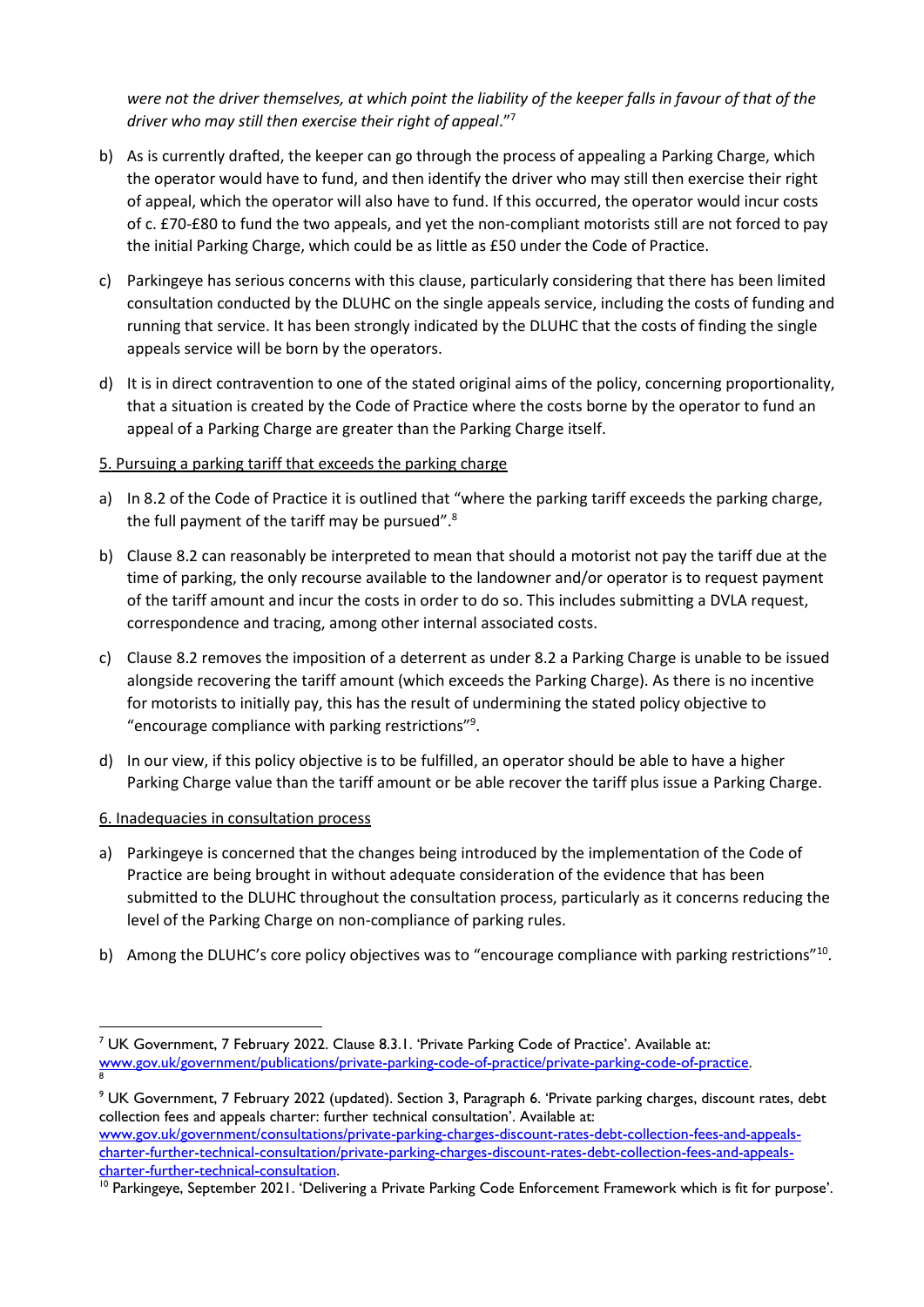- c) During the consultation process, stakeholders raised concerns on reducing the level of the Parking Charge on non-compliance of parking rules at multiple junctures with both the current and former Minister, Members of Parliament, the DLUHC Select Committee and the BSI Steering Group. These efforts appear to have had little effect – the changes brought in as it concerns the level of the Parking Charge are identical to those published by the DLUHC (then MHCLG) in its response to the Public Consultation on 20 March 2021.
- d) Parkingeye submitted an independently verified impact assessment using over 10 years of data across over 2000 parking sites in the UK to highlight the impact Parking Charge levels have on noncompliance rates.<sup>11</sup> This was the first comprehensive, independently verified analysis of this impact to date in the UK. Despite its submission and recognition by government bodies including the DLUHC Select Committee, who itself requested that the DLUHC publish its own impact assessment, there was no engagement from the DLUHC with Parkingeye on this evidence. Furthermore, the evidence was not recognised in either the DLUHC's response to the Technical Consultation or in the Code of Practice Explanatory Document.
- e) The DLUHC seem to recognise that there is a possibility that the reduction of Parking Charge levels may lead to greater non-compliance - "if the new caps lead to an erosion in the deterrent effect of parking charge, this could incentivise motorists to break the rules"<sup>12</sup>.
- f) Given that one of the core policy objectives of the Code of Practice was to "encourage compliance with parking restrictions"13, Parkingeye is greatly concerned that evidence on Parking Charge levels vis-e-vis non-compliance rates was not thoroughly considered by the DLUHC during the consultation process. Furthermore, Parkingeye is greatly concerned that at no point during the two year consultation process, Government did not conduct its own impact assessment to determine what the impact of reducing the Parking Charge levels may be.

# Conclusion

- a) Parkingeye is extremely concerned that not only does this policy introduce a range of practical and technical issues for implementation and adherence, it has been introduced without serious consideration and engagement with the insights and evidence supplied by relevant industry stakeholders.
- b) The DLUHC stated to stakeholders at multiple junctures that, in its view, no impact assessment was required. However, for the reasons outlined above, Parkingeye considers that the proposed Code of Practice will introduce significant technical and practical issues for implementation which, through its drafting, presents loopholes for non-compliant motorists to exploit. As evidence submitted to the DLUHC has indicated without a sufficient deterrent in the form of a Parking Charge, this will have a significant impact on non-compliance of parking rules, impacting businesses in key sectors the private parking industry supports.
- c) We are seeking from this process to achieve clarification on the technical issues raised in this submission, and that an impact assessment be conducted by the department on the Parking Charge levels ahead of implementation.

<sup>&</sup>lt;sup>11</sup> UK Government, 7 February 2022. Paragraph 8.2. 'Private Parking Code of Practice: explanatory document – how was it developed and what will it change?'. Available at: [www.gov.uk/government/publications/private-parking-code](http://www.gov.uk/government/publications/private-parking-code-of-practice/private-parking-code-of-practice-explanatory-document-how-was-it-developed-and-what-will-it-change)[of-practice/private-parking-code-of-practice-explanatory-document-how-was-it-developed-and-what-will-it-change.](http://www.gov.uk/government/publications/private-parking-code-of-practice/private-parking-code-of-practice-explanatory-document-how-was-it-developed-and-what-will-it-change)  $12$  Ibid.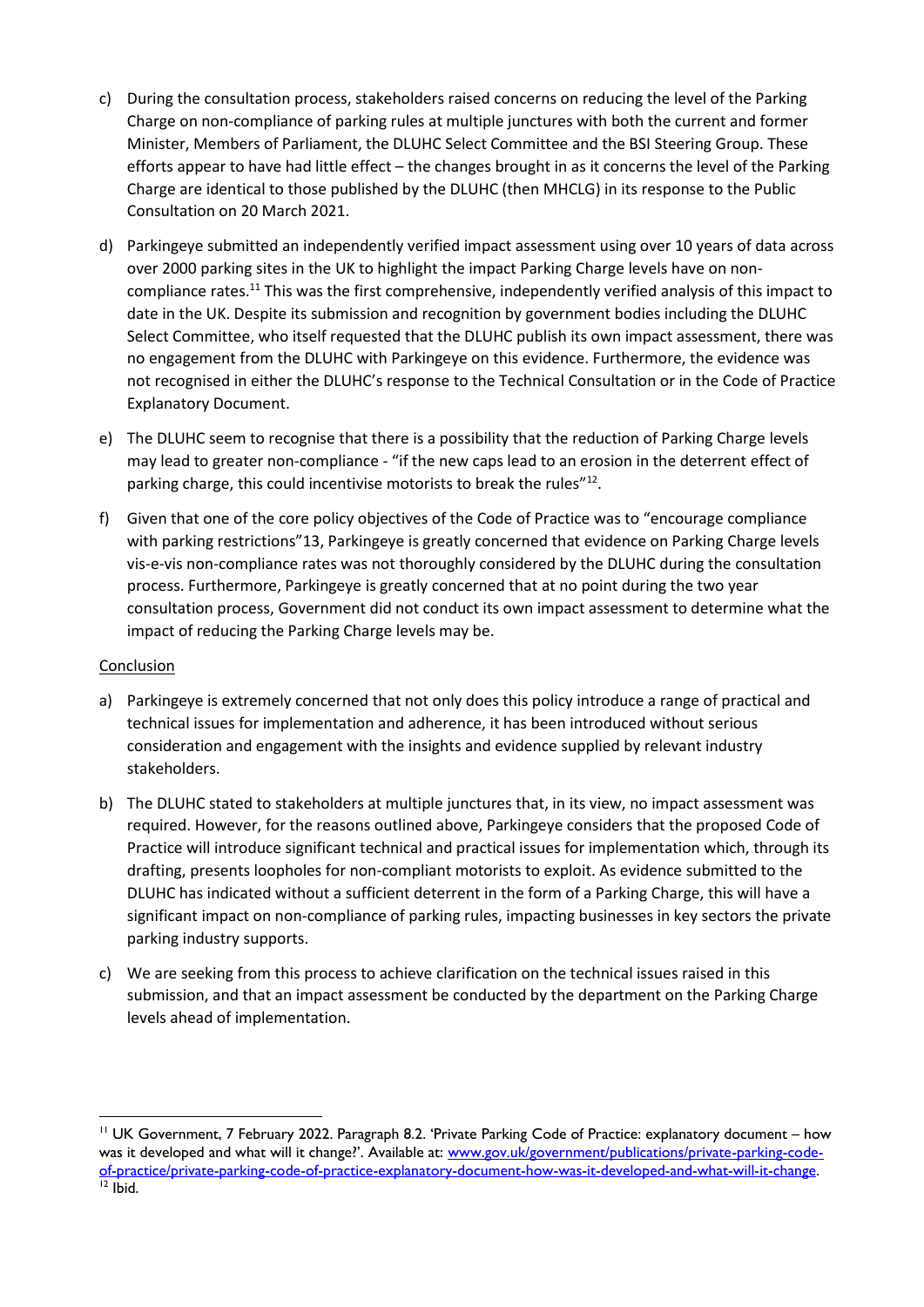#### **22 February 2022**

#### **Response from DLUHC**

The Code of Practice has been produced through extensive consultation with the public and key stakeholders, including an expert steering group composed of industry and consumer representatives. The Government carefully considered all issues raised before making a final decision on the content of the Code.

We have committed to reviewing the Code within two years of its implementation to ensure it is operating effectively. This will be carried out by the Scrutiny and Oversight Board, which will be established this spring to oversee the operation of the new system and monitor its effectiveness. In the meantime, we are working closely with industry and consumer representatives to ensure we are aware of any issues in understanding or applying the Code. If any issues emerge, we will decide whether these should be resolved as part of the next review of the Code or an alternative route, such as further guidance or clarification in the certification scheme to which parking trade associations must adhere.

In future versions of the Code, we expect the mitigating circumstances contained in Annex F.3 to be refined and updated in line with the judgements of the new single appeals service. We are currently undertaking a product Discovery to inform the design and delivery of the single appeals service, as part of which we have consulted with a range of industry representatives along with consumer organisations and motorists. We will be able to provide more detail on plans for the single appeals service once the Discovery has concluded.

We are aware of the concerns raised by the private parking industry about the impact of the Code, particularly the new levels of private parking charges. We included a summary of our assessment of the impact within the explanatory document that was published alongside the Code.

We believe the new levels of private parking charges provide a sufficient deterrent to prevent noncompliant parking, while also ensuring the system is consistent and proportionate for motorists and workable for parking operators. In our response to the further technical consultation, we committed to reviewing the levels of private parking charges as part of the general review of the Code, including the consequences if local authority penalties change more widely.

The economic impact on the industry needs to be considered alongside the reduction in harms to motorists from excessive or unfair parking charges. We believe this will boost the high street by making it easier for people to park near their local shops without being unfairly fined. However, we recognise the new Code will create some costs for operators and have been clear that it will not come into full force until the end of 2023 to give them time to adapt to the new requirements, which will help to mitigate the economic impact of the Code on industry.

We intend to undertake an impact assessment of the changes introduced by the Code once the single appeals service has been designed to ensure that we have all the necessary information to complete the assessment.

# **25 February 2022**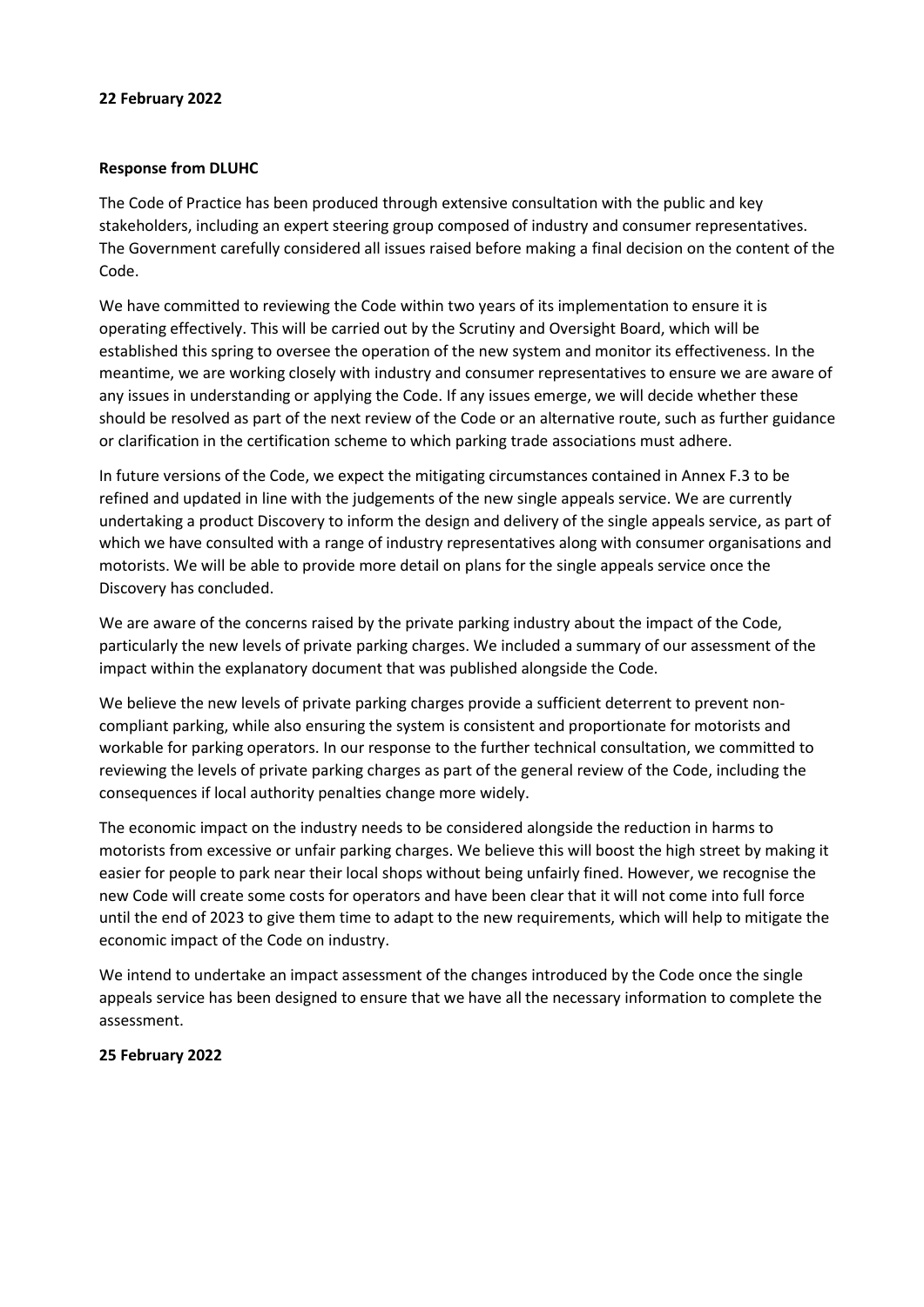# **Submission by GK Strategy on behalf of the Parking Group (which includes Debt Recovery Plus (DRP), Smart Parking, UK Parking Control (UKPC), Met Parking and Creative Car Park)**

I am writing on behalf of the Parking Group, consisting of best practice organisations from the private parking sector, including Debt Recovery Plus (DRP), Smart Parking, UK Parking Control (UKPC), Met Parking and Creative Car Park.

You will be aware that the Private Parking Code of Practice has now been published, and subject to imminent review by the Committee. We recognise the Government's intentions to clarify the position for motorists which we are in firm agreement with.

However, we have some technical concerns regarding the Code of Practice in its current form which we would be keen to discuss. We have outlined some key areas below which would benefit from review and consideration by the Committee.

- Within the Code itself there are numerous references to the Protections of Freedoms Act (2012) intimating that parking charges are issued under this Act and if not, would not be valid. This is inaccurate. POFA provides an important regulatory backdrop and additional protections. However, POFAs Schedule 4 stipulates that it only applies for the recovery of unpaid parking charges, not the issuances of the charges themselves.
- Critically, under the Code there are many areas of land, such as railway land which do not have the same level of regulatory protection and will become unmanageable for technical reasons.
- The Code references GDPR and not the Data Protection Act 2018 which applies to the UK.
- Definitions within the Code are unclear, open to interpretation and risk unintended consequences for motorists, landowners, and parking operators. These include where and when parking is permitted, what is defined as controlled land and who has legal powers on that land, what is defined as parked, stopping/stopped and when a contract for parking begins and ends. This can have numerous unintended consequences, such as on car parks with gates for entry and putting drivers at risk of no stopping charges.
- The Code enables drivers to stop and ensure passengers can leave or enter vehicles at any juncture which creates significant issues for safety and accessibility.
- The Code of Practice and the Government's response to the Technical Consultation differ in their wording on whether debt recovery fees are permissible or not. Aside from policy precedent across other fines/charges areas for the debtor to fund recovery, this is fundamentally unclear for the sector. We would note that without the proper process of recovery, the right to recourse legally would be a County Court Judgement, an increase in which is at odds with the Government's parking aims and does not serve the interests of motorists.
- The Code implies that where byelaws are in place, the Code does not have coverage. To bring up standards and ensure clarity for drivers and landowners, this should be clarified and not create a potential loophole.
- There are a number of grammatical, typo and inconsistencies within the Code itself which would benefit from being tided up to prevent unintended consequences. For example, the Code notes that in pay and display settings 'tickets' rather than a 'ticket' should be displayed. In theory, this would mean that a charge could be issued if multiple tickets were not presented.

#### **18 February 2022**